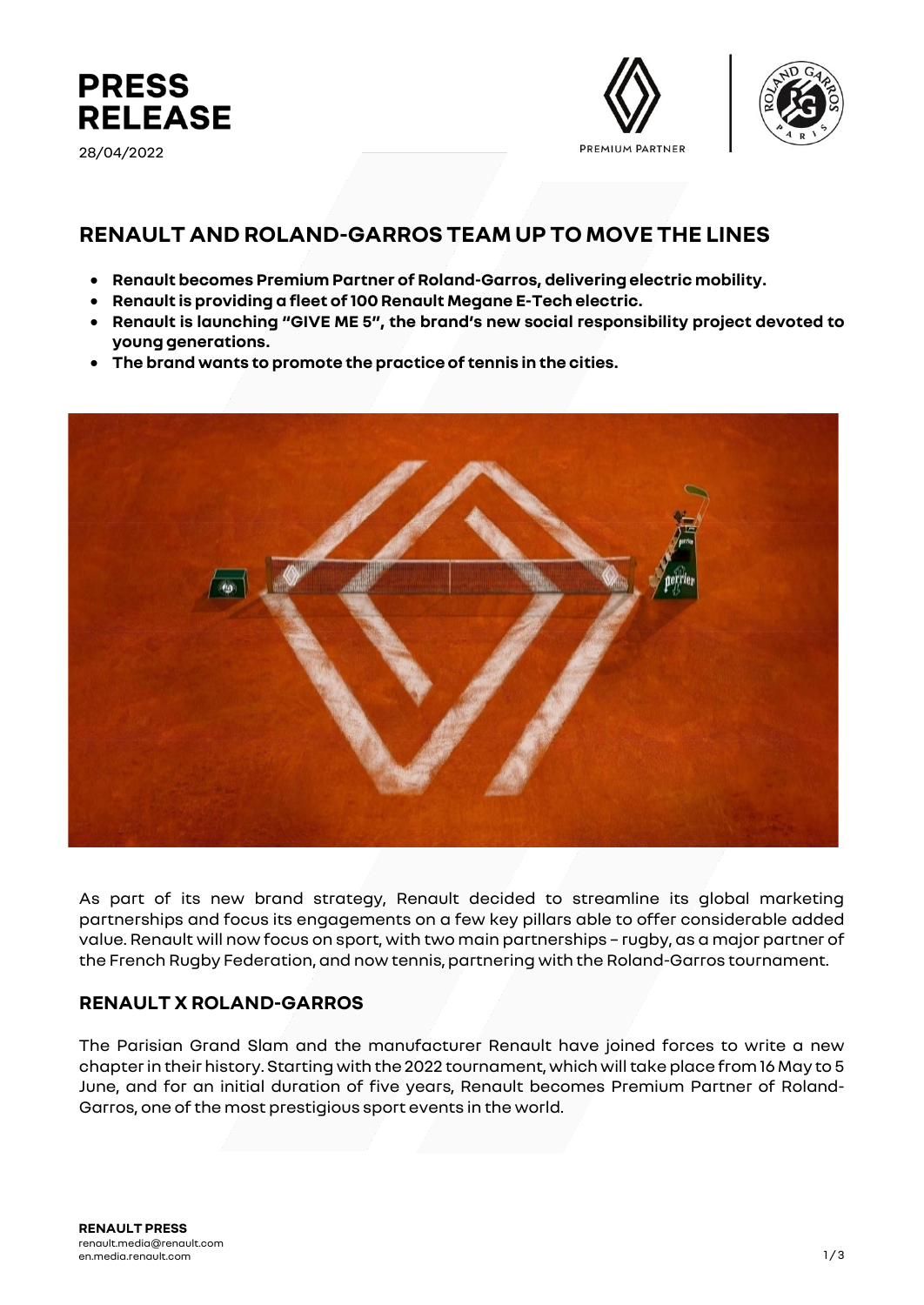



Renault and the Parisian Grand Slam have the same roots, both born in France, with a strong international ambition, and share common values of "Made Of France", passion, and audacity. The partnership between Renault and the French Tennis Federation (FFT) was even more apparent as it sets its foundations on two main strategic pillars for both brands: sustainable mobility and social responsibility.

# **AN ELECTRIC FLEET**

Renault and Roland-Garros share the same intention to behave in an always more responsible manner, therefore sustainable mobility is key for both brands. Renault is already accelerating its transformation with the objective of becoming a fully electric brand in Europe by 2030.

This commitment with sustainable mobility is clearly reflected in the electric fleet of 100 new Renault Megane E-Tech electric that Renault made available to the French Open, as part of the total 160 vehicles fleet.

### **GIVE ME 5**

In parallel with the signature of this partnership deal, Renault is launching "GIVE ME 5", the brand's new social responsibility project devoted to young generations.

As a first step, Renault wants to promote the practice of tennis in the cities by renovating playgrounds in suburban areas with the help of local artists. Two fields are expected to be opened in France by the end of the year.

To help financing the "GIVE ME 5" project, during the Roland-Garros tournament Renault will put in place the "Let Challenge". Every time that a served ball hits the net cord before landing in the service court, which happens in average more than 2,000 times during the tournament, Renault will allocate a sum of money to this social initiative.

Furthermore, the brand will invite several groups of children and teenagers coming from rom disadvantaged backgrounds to Roland-Garros, to live an exclusive experience and assist to one day of the tournament.

## **ACTIVITIES INSIDE AND OUTSIDE THE STADIUM**

As part of this new collaboration and for the first time ever in Roland-Garros history, the Renault logo will be displayed on the nets of the five main courts (Philippe-Chatrier, Suzanne-Lenglen, Simonne-Mathieu and on the n°7 and n°14 courts) throughout the entire tournament, from the qualifying rounds to the finals.

During the tournament, Renault will also count on a 150sqm booth inside Roland-Garros where visitors will be able to learn about the brand's future electric and electrified range, with Renault Megane E-Tech electric, Renault 5 Prototype, and all-new Renault Austral, whose public World Premiere is taking place at Roland-Garros.